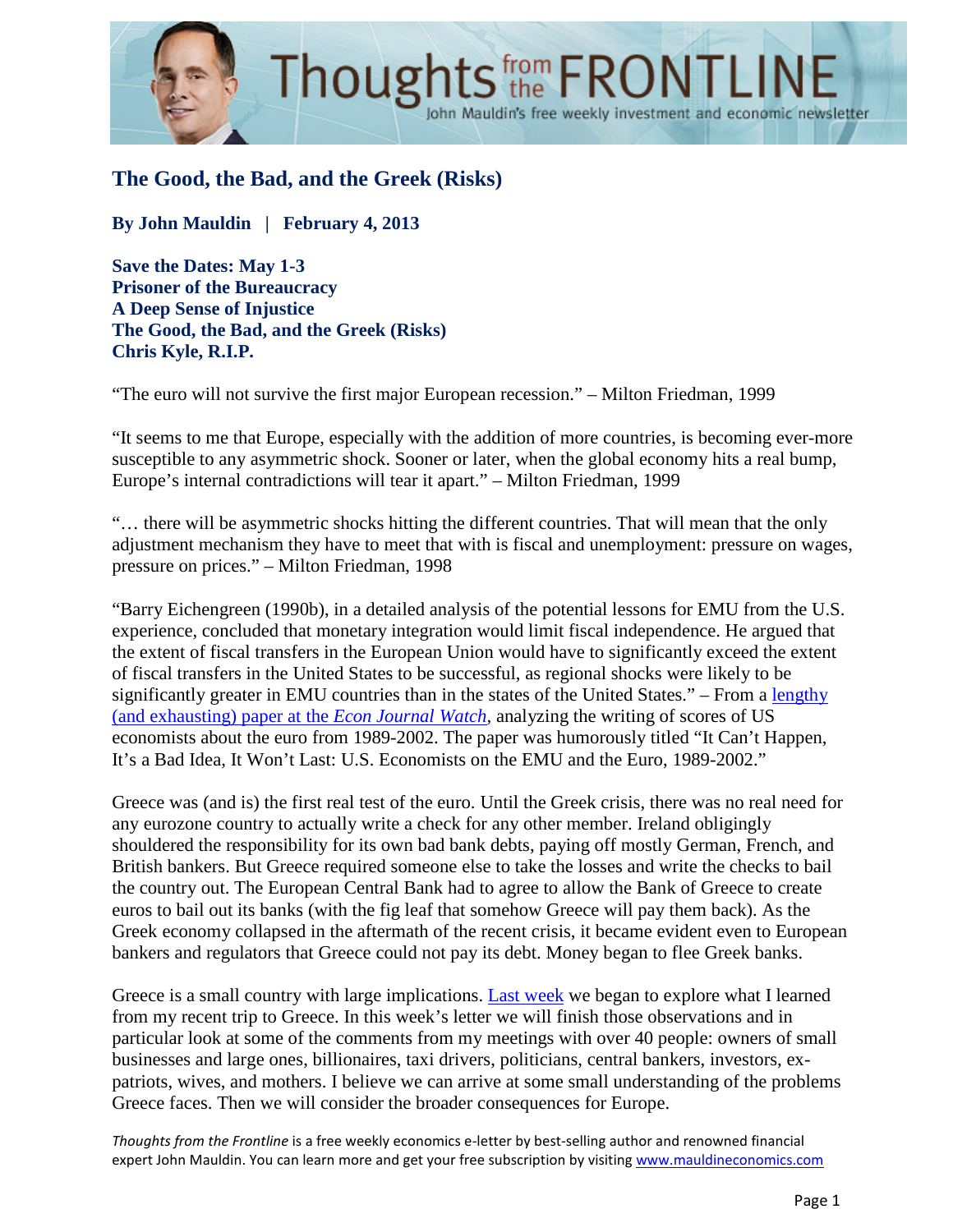#### **Save the Dates: May 1-3**

But first, I take great pleasure in announcing the speaker line-up for my  $10<sup>th</sup>$  annual Strategic Investment Conference, May 1-3. Here they are, in alphabetical order: Kyle Bass, Mohamed El-Erian, Niall Ferguson and his wife, Ayaan Hirsi Ali, Lacy Hunt, Charles and Louis Gave, Jeff Gundlach, Anatole Kaletsky, David Rosenberg, Nouriel Roubini, and Gary Shilling. We are finalizing a few other well-known names as well. Seriously, where else can you see a roster like that? Those who come regularly know that the real value is in meeting the other attendees. The conference is cosponsored by my longtime partner Altegris Investments.

Invitations have been sent out to past attendees and those who are members of the Mauldin Circle. We are now going to open up registration. Because of security regulations, we do have to limit attendance to accredited investors and those in the securities/investment business.

If you think you should have had an invitation or missed it, call or write your Altegris representative. Otherwise, you can start the process by going to [http://meetings.StrategicInvestmentConference10.](http://meetings.baskow.com/profile/form/index.cfm?PKformID=0x269916ad) There is a significant early-bird registration discount. The conference always sells out in a few weeks, so I suggest you register at your earliest convenience.

#### **Prisoner of the Bureaucracy**

As I noted [last week,](http://www.mauldineconomics.com/frontlinethoughts/prisoner-of-the-bureaucracy) I visited Athens with my friend Christian Menegatti, who is head of research for Roubini Global Economics. Between the two of us, we stayed very busy with meetings. Below is some of what I learned. (I will put generalized quotes in italics, and the commentary after them will be mine.) Let's start by recalling the story we finished with last week:

The next night offered quite a contrast. In the evening we walked to the base of the Acropolis, found what looked like a promising venue, and entered. It was early by Greek standards, but a performer was playing a guitar and singing Greek tunes to a table of six (ahem) older gentleman, clearly old friends eating and drinking together. (Later we found out they had been gathering once a month like this for 20 years.) As the evening went on and the wine kept flowing, they began to sing. A second guitar appeared. The aromatic cigars came out and were smoked directly beneath the no-smoking sign, with no sense of irony. One patrician gentleman stood a few times to have his picture taken with locals who dropped by that evening.

The singer sang on for three hours without a break, clearly into the moment. Evidently, you cannot sing certain songs without using your arms. At first it was just one participant providing the counter-melody, but then others joined in a multi-part chorus of practiced harmony.

The young owner of that tavern came by, and we started out as we had the night before, asking questions. When he found out what we were looking for, he went to the table and pulled one of the elderly gentlemen away and introduced us. It turned out that he was an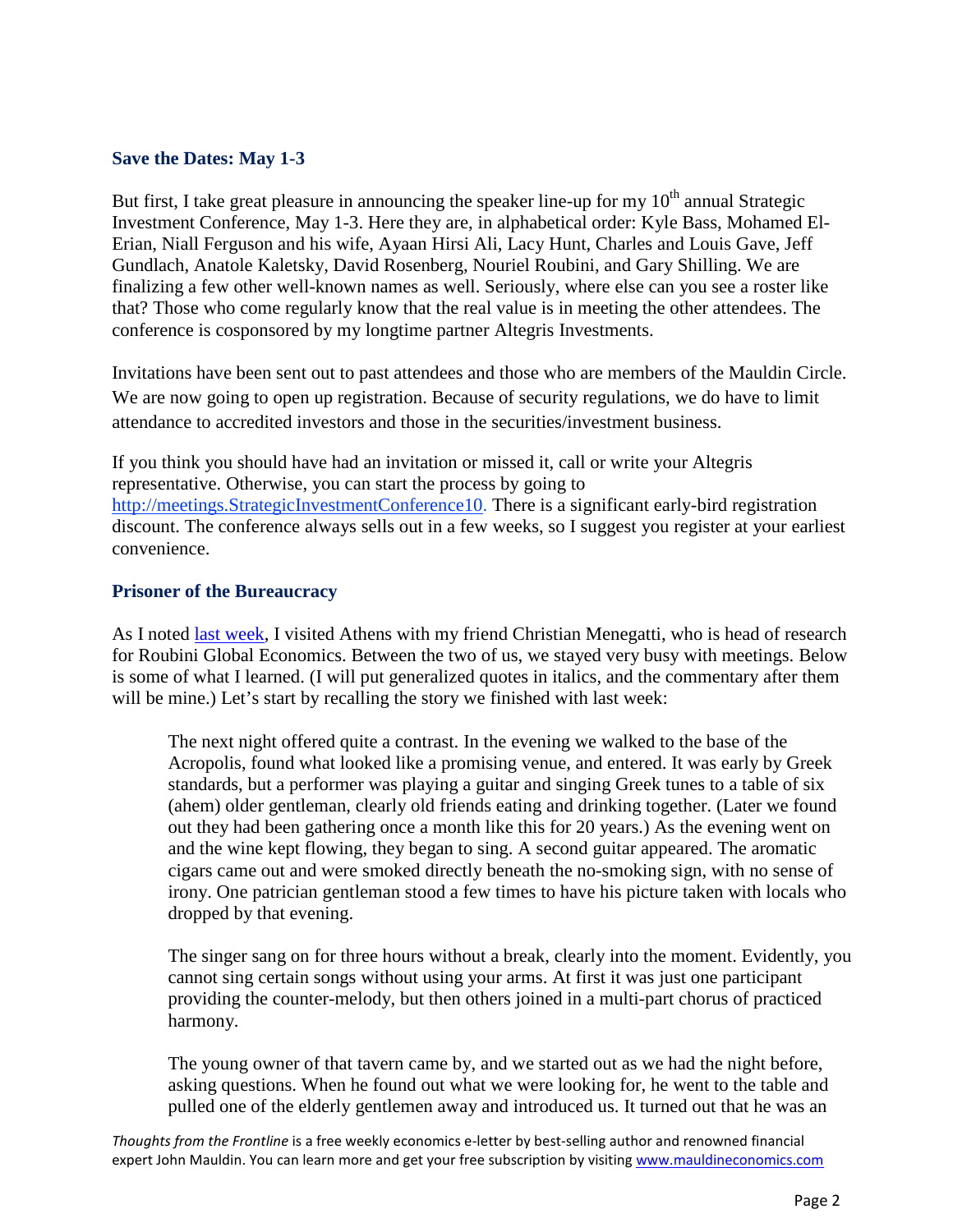economic journalist and chairman (emeritus) of a Greek journalism society. I quickly borrowed a pen and began to take notes on a paper placemat.

He was an odd mixture of pessimism and hope, a perfect living metaphor for what I found from top to bottom in Greece. This was the best government he had seen in his life: *"I trust this government."* But when asked if he was optimistic, he shook his head wearily and said no. When we pressed him as to why – and we had heard variations on this throughout the trip – he said, *"The government is the prisoner of the bureaucracy. We have 4,021 associations and 6,200 codes. You simply cannot change things. There are 600,000 tax elements. No one really knows who pays what."*

Another of the gents added, *"The problem is a problem of laws: you get new laws and yet the old laws don't go away; who knows what to do? If you don't know what laws to follow, that becomes the biggest problem. Actually there are two problems: the number-one biggest problem in Greece is the legal system – there is no rule of law. Number two, the legal system is slow; you can't get a ruling."* A lot of heads nodded in agreement with this statement.

The first guy continued, *"Remember the spectacle a few years ago, when a new government came in and found massive debts and accounting irregularities? They blamed all the problems on the old government as they negotiated for new loans from the EU. Of course, the people they were blaming were bureaucrats they themselves had appointed, the last time they were in power.*

*"The government still to this day does not know how money is spent. They will try to change. But even if they pass new laws, under the rules a minister does not have to enforce them."*

It seems the bureaucracy is the prisoner of the associations – what we refer to in the US as regulatory capture. This results when a regulatory agency, "created to act in the public interest, instead advances the commercial or special concerns of interest groups that dominate the industry or sector it is charged with regulating. Regulatory capture is a form of government failure, as it can act as an encouragement for firms to produce negative externalities. The agencies are called 'captured agencies.'" (Wikipedia)

And that is a common theme we heard in meetings with businessmen. There is general agreement that the bureaucracy must become smaller and some frustration that it has not: *"We lost time by not restructuring. The most important problem is the inefficiency of the public sector; it simply costs too much money start a business."*

The Greek banking system has collapsed. Banks simply have no money to lend. First they had to take huge losses on their Greek government debt. Then they incurred large losses on their regular bank portfolios, as Greek GDP shrank 20% and businesses had no ability to pay and went bankrupt. Finally, their deposits dropped significantly (€86 billion fled), either converted to cash or sent to banks in other countries, as Greeks worried that the country would leave the euro and return to the drachma.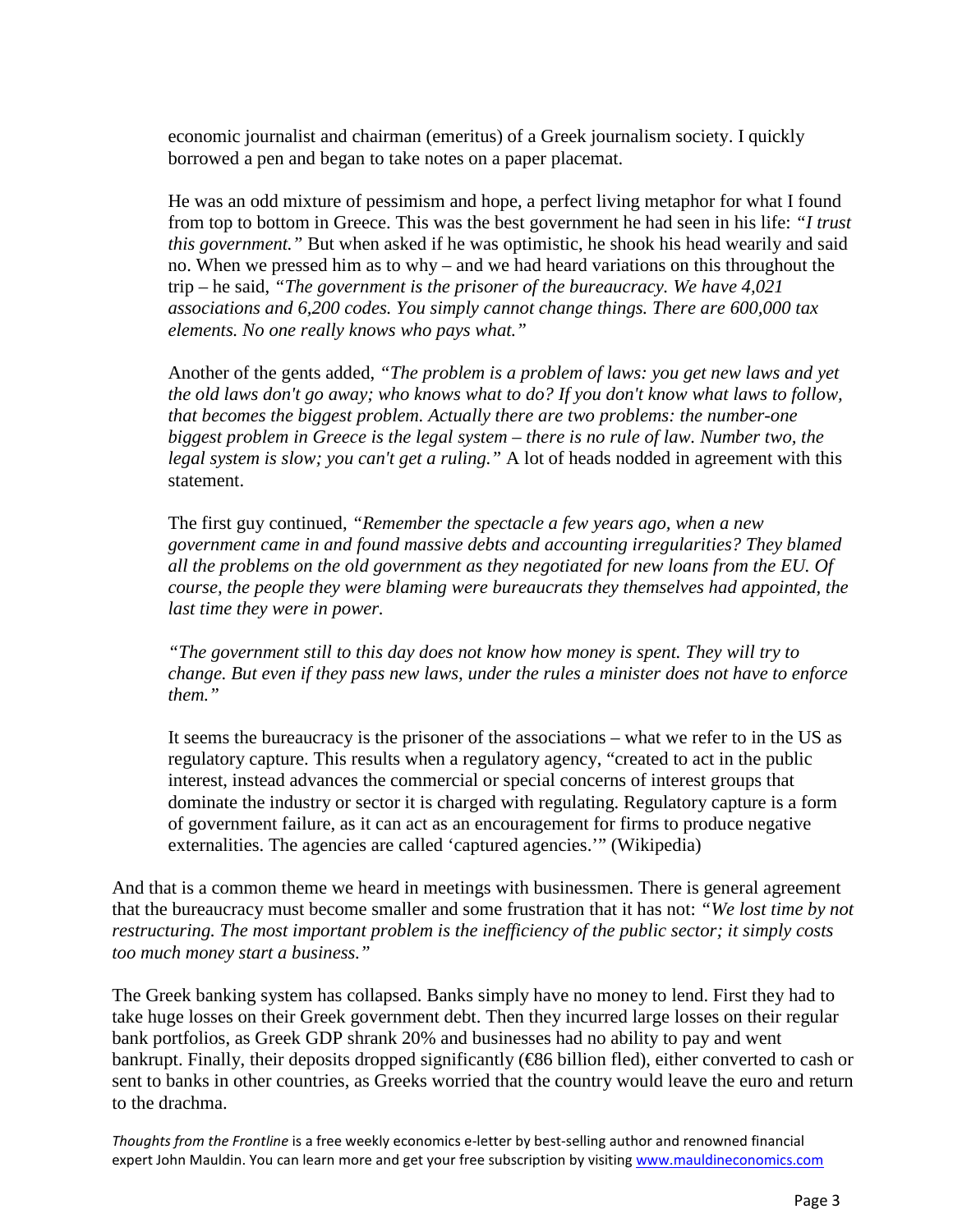Depending on what document you read (or who you listen to), Europe has arranged up to  $\epsilon \lesssim 0$ billion to help recapitalize the Greek banks.  $\epsilon$ 27 billion has been injected to capitalize the four largest banks; but they have to be able to come up with about 10% of the money from private sources, and that money is just not showing up. *The Financial Times* writes this weekend: "Greece's banks have begun a frantic lobbying of the bodies behind the country's bailout, in an effort to ease the conditions imposed on their recapitalisation and avoid full nationalisation." (Sound familiar? Shades of TARP!)

The only other option on the table right now, other than laying hands on the rather paltry amount of private money, is full nationalization. "One banker who declined to be named said Greek banks' books were worse than many realise, given that asset valuations and recapitalisation estimates date back to 2011. 'Greece has performed worse than in the adverse scenario,' the banker said. 'The macroeconomic contraction was much bigger in 2012 than forecast. Loan portfolios are still deteriorating.'" (*FT*)

All the other, smaller banks will be nationalized outright. This will certainly help. More than one businessman told us he or she was no longer worrying about profits but simply managing for cash flow and survival, hoping that at some point a stable banking system would return. *"New investment laws, maybe the approval of some large project, must give people a reason for money to come back. Greek investors and citizens must be assured that Greece will be a part of the euro. We must do things to make long-term money feel safe. There is a dilemma: money has left because of fear of leaving the euro, and now it is not coming back because of concern about taxes. But if we grant amnesty for repatriation, it will create ill will. This is not easy to do."*

And taxes are on everybody's mind. They have gone up, and there are serious efforts to collect them. But there is still suspicion everywhere that others are not paying. I heard from numerous sources that the worst offenders are doctors and lawyers, the upper-income earners.

### **A Deep Sense of Injustice**

And that opinion was echoed by the leader of the left-wing SYRIZA parliamentary group, Alexis Tsipras, who spoke to *Wall Street Journal* columnist Bret Stephens last week:

But Mr. Tsipras takes a dimmer view of health delivery in his native land. "Why in a public hospital, in order to have an operation, do [patients] have to slip [doctors] an envelope with a certain amount of money?" he asks. "Why indeed? " I ask back.

"Because the state gives low wages to doctors, thinking it's completely natural for them to add to their salary" by accepting those cash-stuffed envelopes.

I suggest to Mr. Tsipras that maybe the difference between Greek and American doctors is that the latter have so far operated in a mainly private market, though that's about to change. He demurs and instead says something about the need to have a "revolution in conscience" by Greek citizens, plus "the will of the state" by Greek leaders. It sounds like the sort of thing you'd expect from someone who names Karl Marx and Antonio Gramsci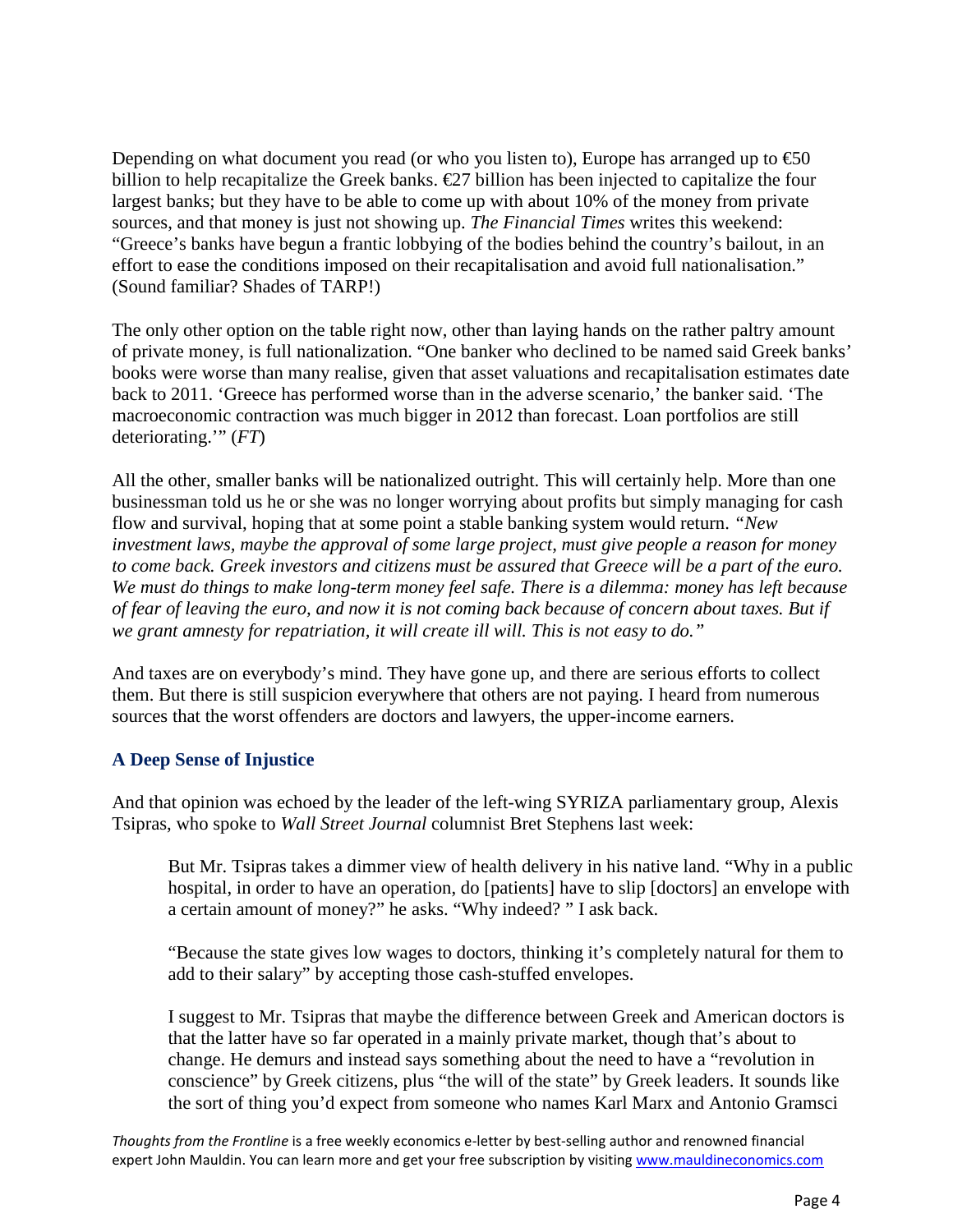as sources of intellectual inspiration – romantic in its impulses, repressive in its implications.

But I don't think Mr. Tsipras is the budding totalitarian or demagogue his detractors say he is. He talks of the "deep sense of injustice" that pervades Greek society, the sense that they have been systematically used and betrayed by their own economic elites and elected officials.

[The short article is well worth reading.](http://www.politicalnewsnow.com/2013/01/29/bret-stephens-the-conscience-of-a-radical-wsj/) Stephens is a very good writer.

That sense of betrayal Tsipras mentions, palpable to me while I was there, is also part of the system. In the '70s a leftist government came in and began to put "cousins and nephews" of their supporters into jobs in the bureaucracy. And when a conservative government came to power they did the same thing. I kept hearing that 30% of government workers don't even show up for work. (I'm not sure where that actual stat came from, but it gets repeated.) Some bureaucrats even hold down jobs in the private sector while they continue to collect a government pay check. And because the government is such a large sector of the economy, everyone has someone in the family or a friend's family who is part of the problem. If you change things, they lose their jobs. Up until recently, the impetus for change was just not there. But that may be changing:

*"In the '60s every Greek wanted to own his own business, in the '80s they wanted to be public servants, and now they want to be in business again."*

But the problem is that there are no jobs. Unemployment is 27% (the government's number); and the Chairman of the Council of Economic Advisors, Panos Tsakloglou, told us he was worried it could rise to 30% before it finally begins to turn around.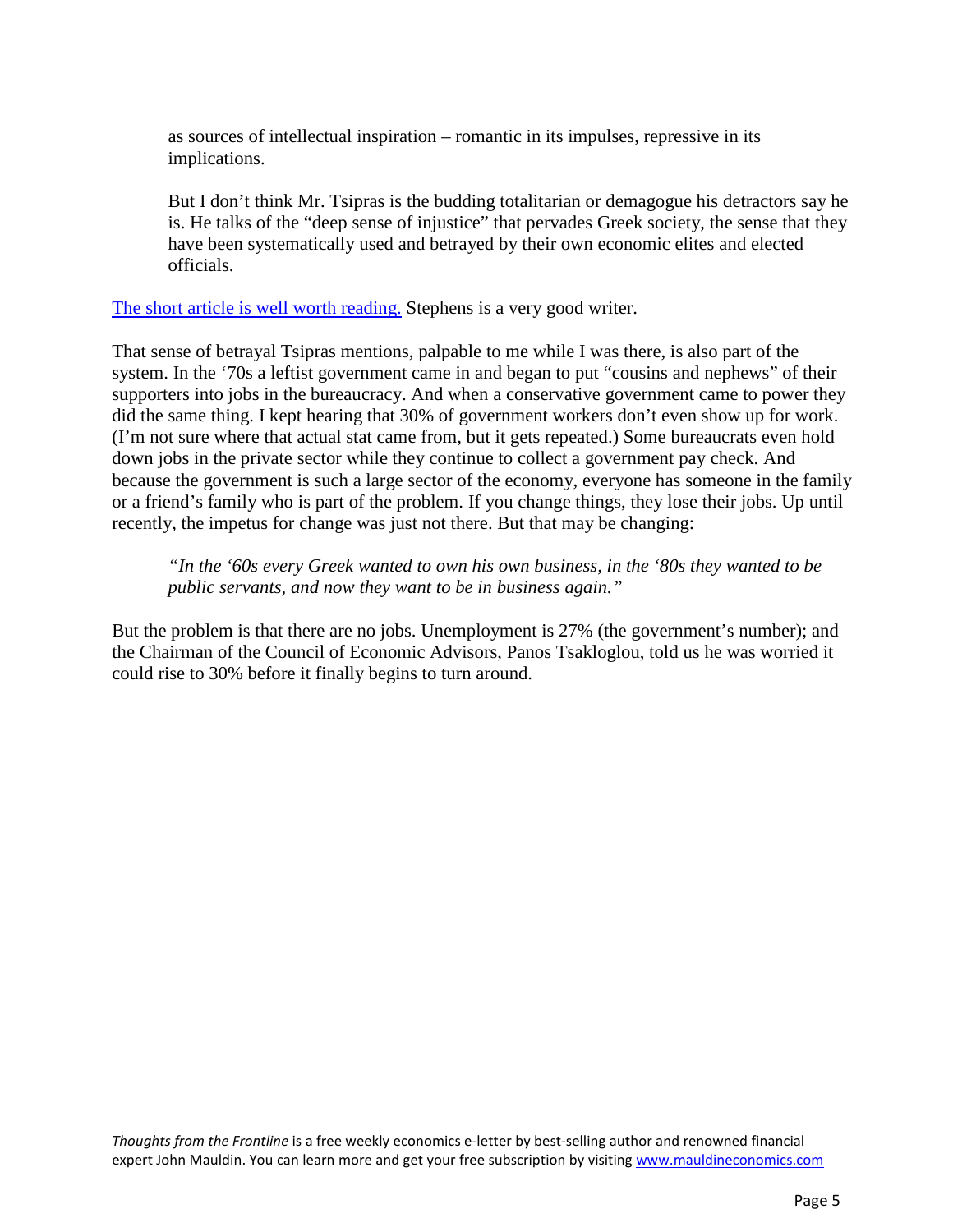

## **Greek Unemployment Now on a Par with Spain**

Source: Eurostat, Morgan Stanley Research

Tsakloglou was quite candid. He said that the IMF, ECB, and EU would have to accept some form of debt forgiveness and not just put it all on the private sector. Greece still has too much debt for the private sector to be able to service.

Evidently, more is needed than just debt extension. That has happened already. The chart below shows extensions out for 35 years. I invite my US readers to think back to 1978 and ponder the notion that the US national debt was extended for 35 years from that point, and then try to imagine what the dollar would be worth by now if it had been.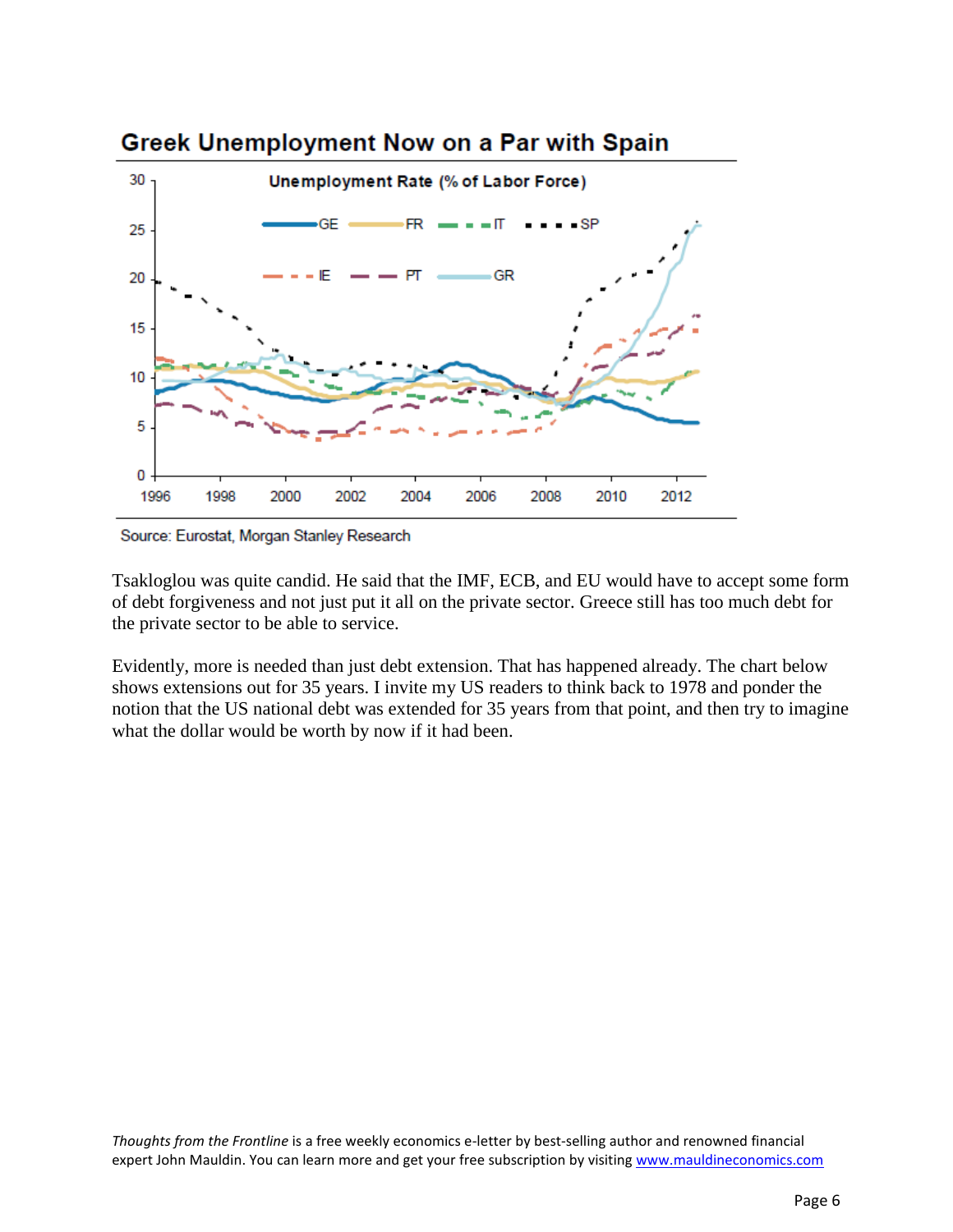# **Balancing Redemption by Additional Maturity Extension**



Source: PDMA, Morgan Stanley Research estimates

Unemployment among Greek youth is over 50%. That worries Tsakloglou, because young people are leaving the country. If things turn around quickly, they can come back. But if you stay away long enough, you have kids, and then it's harder to come back. That was echoed in other meetings: *"The problem is, young people are leaving as salaries are going down. There is opportunity if these guys leave and then come back, but in five years we'll need to repatriate the Greek diaspora."*

Greeks think about Europe a lot. Many are ready to see a stronger Europe, with less sovereignty for their own government. *"But something must happen about the trade imbalances.*"

Remember that quote from *Econ Journal Watch* at the very top of the letter? It noted Barry Eichengreen's conclusion that "monetary integration would limit fiscal independence. He argued that the extent of fiscal transfers in the European Union would have to significantly exceed the extent of fiscal transfers in the United States to be successful, as regional shocks were likely to be significantly greater in EMU countries than in the states of the United States."

(I met Barry in South Africa last year when we spoke at the same conference. Really thoughtful on a very wide set of topics.)

I was already writing a few years ago about the extremely unfavorable balance of trade that Greece endured. That imbalance is going away (that happens in depressions, as there is no money to buy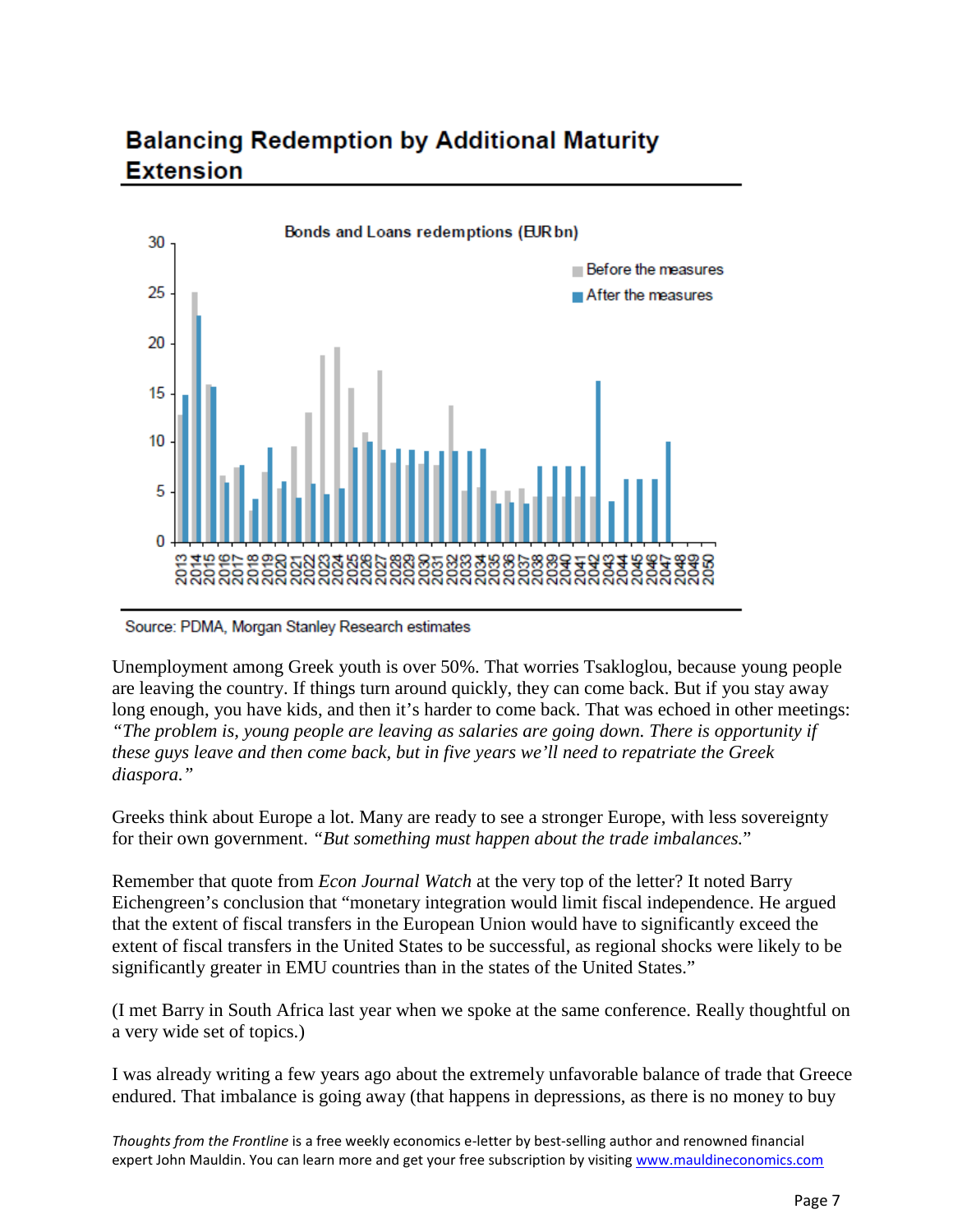imports), as is the wage differential with the rest of Europe. Estimates are that by the end of 2014 the wage gap will be nearly gone. One business manager said that his Greek plant was as productive as his German plant. The cost difference came in dealing with the bureaucracy. *"Not just the cost of bribes, but even worse is incompetence."*

Let's look at another chart from Morgan Stanley:



### **Greece - Recovering Lost Competitiveness**

\*A positive change indicates a decrease in price competitiveness. Source: ECB, Morgan Stanley Research

There was general agreement on the need for foreign investment. There is no domestic saving to speak of, which limits deposit growth, which means banks will be tight-fisted, even with the new European money to help recapitalize them.

### **The Good, the Bad, and the Greek (Risks)**

Even with all the problems, there was a hint of tempered optimism in the air. One formerly highly placed government official said, when asked if he was willing to invest his own money in Greece, *"In six months if things go well."* And that time frame was on everyone's lips.

There is more austerity coming, and it will have to be agreed to. It will not be popular. The coalition government has already seen defections and is left with a majority of only 13 votes out of 300, with 16 lost since last May. They can't take many more breakaways.

There is worry about political unrest this spring, which could cause some coalition members to withdraw support. New elections would have economic consequences. It is the lack of certainty that is one of the biggest problems in Greece. Everyone seems to expect that the tourist season will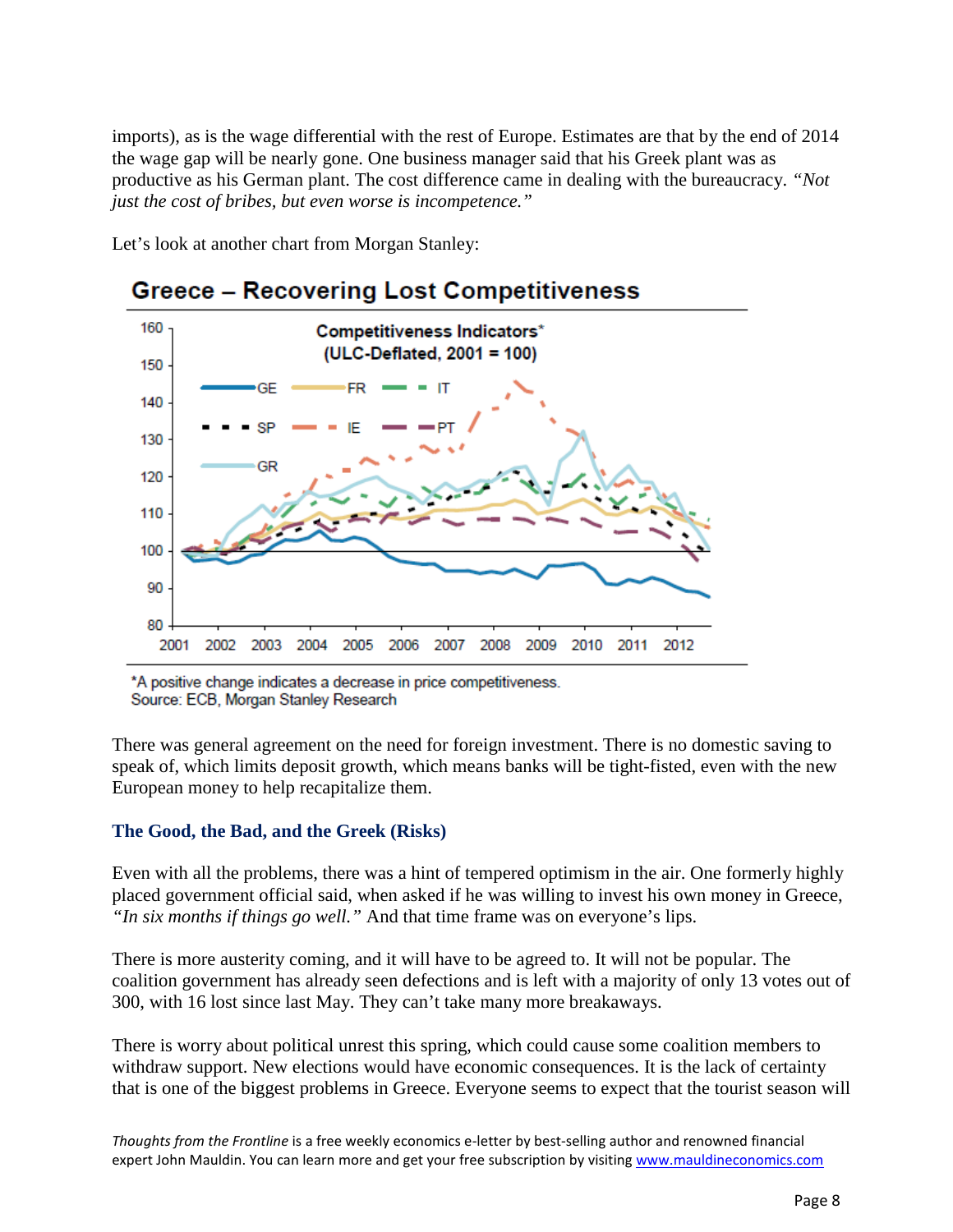be robust and things will begin to turn around by summer. But getting there is risky, and that has people focused.

Many were candid that their optimism was based in part on the prospect of the government having to give in to the Troika on reducing bureaucracy and the size of government. They welcome the new controls on the government and worry that they might go away.

And to its credit, Greece may be that rarity in Europe, a government that actually hits it budget targets. They are close to a "primary surplus" (a surplus if you ignore debt service), which is the first step in recovering access to the bond market. With increased tax collections, major new austerity measures may be avoided.

We met with Notis Mitarachi, the Deputy Minister of Development. Two years ago he was a private investment banker in London. He came back to Greece and ran for parliament and won. For his sins (for working in finance), he was given a very important post, one that requires him to sort through the bureaucracy and help foreign investors put money to work in Greece. He brings that experience with him and wonders why Greece can't become as easy to do business in as London. He dreams of structural reforms but is not waiting for a committee to act. He is there to help larger investors cut through the issues. Greece needs foreign investment if the government is to survive, and that is his current mission. If there are more like him, then Greece has a chance.

The risks inhere in something old and something new. While Europe has so far been willing to write checks in return for significant budget cuts, if there is "Greek fatigue" in some capitals of Europe that results in demands for even more austerity, it would be difficult to sell to the populace. Greece is going to be on some type of support program from Europe for a long time.

One source of risk that kept coming up seemed odd to me on first hearing, and that is tiny Cyprus, whose banking system is also bankrupt – but those banks are four times larger than the country, financially. And there is considerable political turmoil in Cyprus, with elections due in two weeks (February 17). While the cash problem amounts to only about 10 billion euros, the procedural problem is challenging. When you deal with Cyprus, you will be establishing a precedent for dealing with the rest of Europe. Ireland will be watching very closely, wondering why it too doesn't get debt forgiveness. There is no consensus on what to do about Cyprus among the nations of Europe. Russia would like to be a player (and hopes to gain a foothold in the banks, I assume) and is offering the possibility of money to what might be a communist government. If the Cypriot government takes on enough debt to address its banking problem, then the government becomes insolvent. Bottom line: Cyprus is closely tied to Greece and will affect the Greek economy.

The good news on Greece is that I see little reason or even any serious movement on its part to leave the euro. I have long been a euro-skeptic from a pragmatic economic viewpoint. At the same time, I hope the euro experiment succeeds, as I think the world is better off with a united and strong Europe, and the fledgling eurozone is part of that process. In any case, I am not the one who has to write checks to bail out the various and sundry countries; but among those who do write them – the citizens of the eurozone – the sentiment is distinctly pro-euro, and they seemed to be prepared to pay the costs.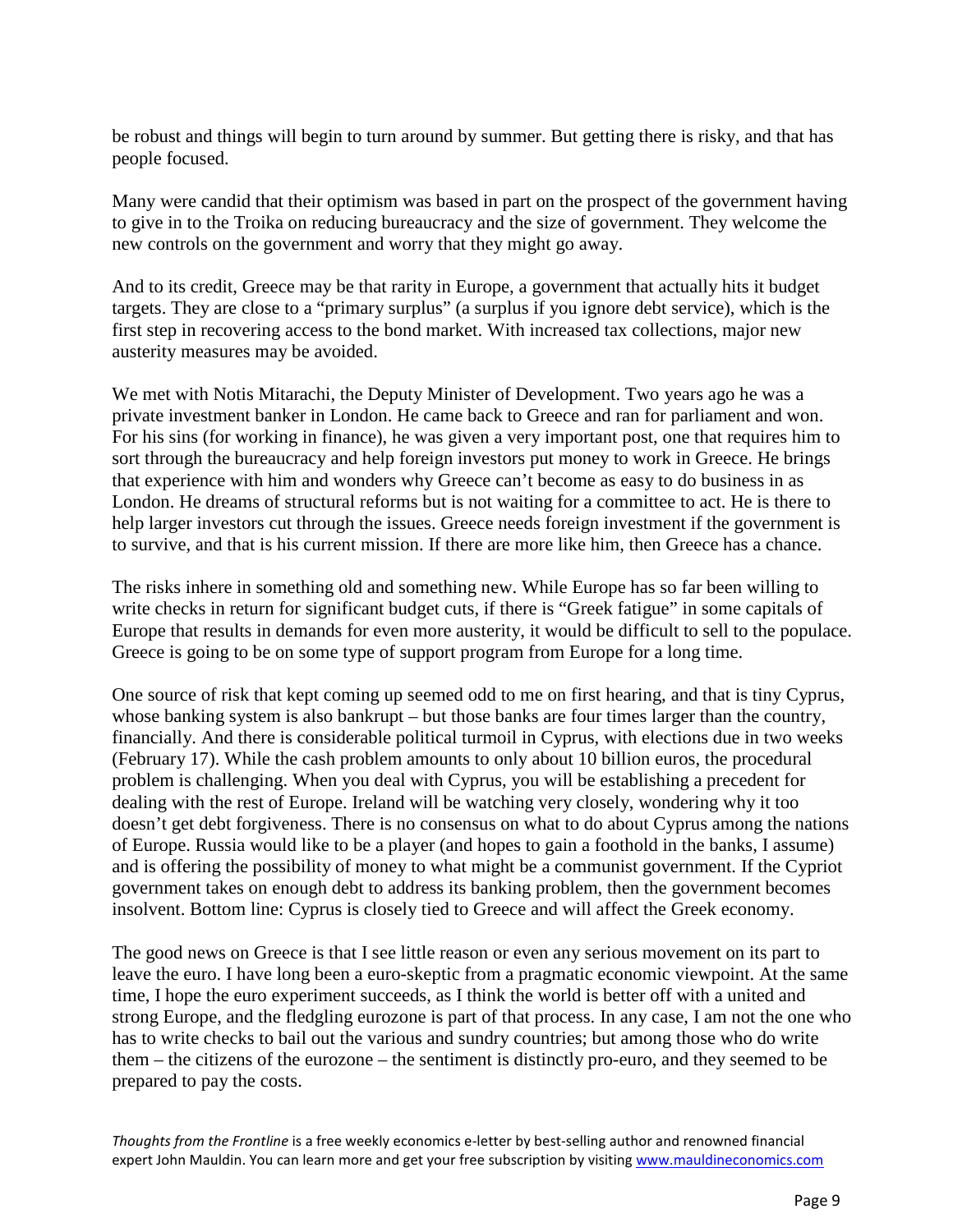I look at how difficult it was to get the US government to release aid to victims of Hurricane Sandy. I would have thought that would go through easily. The votes were, however, highly regional, and it took way too long. Then again, I think about what will happen when Illinois comes to DC hat in hand, asking for a bailout. I don't think many states will want to help it address its lack of budget discipline with US taxpayer money.

And that is the larger lesson of Greece. Europeans wrote a check for Greece. You know they were not happy to do so. They had to wonder why they let Greece in. Yet they looked at the mess that was Greece and held to their vision and found the money, even if it was from anonymous taxpayers. Such decisions can only be made through strong general agreement. The consensus in Europe is to do what is necessary. If that means austerity for some and taxes for others, then that is the price.

Merkel's opposition is even more pro-European than she is. The determination on the part of Europe to "hang together" is strong. I applaud it. I hope it can stay that way when it is time to call for France to deal with its own budget imbalances. We shall see.

The challenge for Greece is not to become Germany or the Netherlands. Every country and region in Europe has its own personality. The challenge is for Greece to become a better Greece. That means changing its systems and cleaning up its bureaucratic mess.

Greeks are renowned for their patriotism. It is time for them to move past being just Greek patriots and become Greek citizens, working together to build their future.

### **Chris Kyle, R.I.P.**

I first met Chris Kyle a few years ago at an economics event at Kyle Bass' ranch in East Texas. That was before he had written his book, and Kyle Bass pulled me aside and briefed me on who would be taking me out that afternoon for my first ever attempt at skeet shooting. Chris had recently retired from the Navy SEALs. He had been in all the major Iraq confrontations and had the most confirmed kills of any special-operations soldier in the history of the US, as a sniper. *His longest* shot was a 2,100-yard strike against a man armed with a rocket launcher.

We went out to the range, where he patiently worked with a few of us. Despite being from Texas, I did not grow up with guns. They were around, just not around me. Chris was soft-spoken and polite – the best that West Texas breeds. I recognized the roots that ran deep in him. We wandered over to the pistol range, where I shot a real pistol for the first time in my life. I was rather surprised by the kick of the gun –it was hard to hold it on target. It looks so much easier in the movies. I remember expressing my frustration.

Chris came over, gave me a few pointers, and then showed me how it was done. He took the gun from me, slipped in a new magazine, and turned to the target. He emptied the gun as fast as he could pull the trigger, which was fast. The target had one small, round hole in the middle where every bullet had gone. I may never again personally see such skill with a weapon. Later that day he worked with us on rifles, showing us some of his skills. Governor Rick Perry came by, and Chris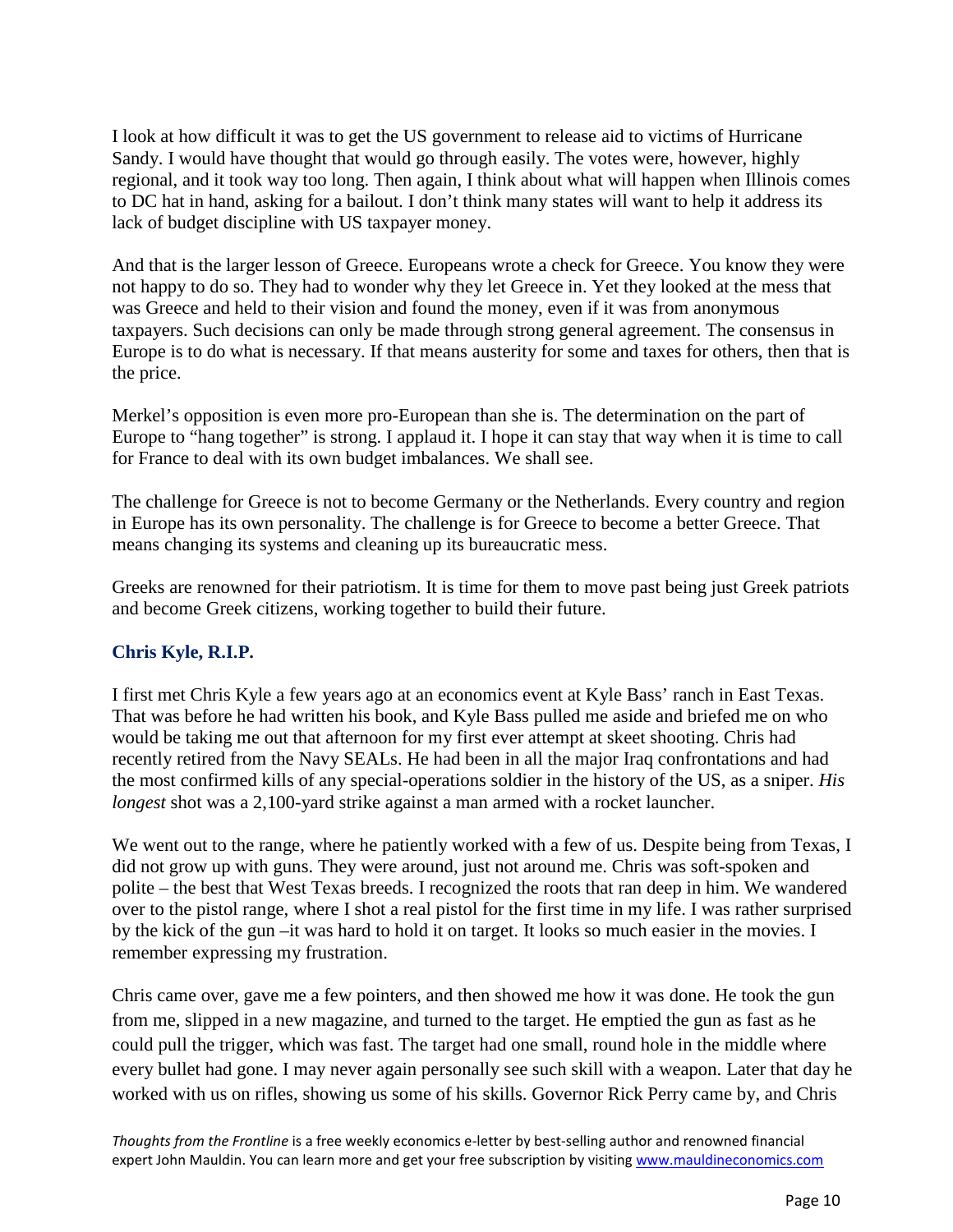set him up to shoot the 50-caliber sniper rifle, treating the governor in the same manner as he did everyone else.

That night I heard a few stories about Fallujah that amazed me. They sounded a lot like those of my son-in-law Allen, who was a very young Marine when he went into combat there. Chris was one of the snipers who kept Allen and hundreds of others like him alive.

Chris went on to write a searing story of life, family, and combat called *American Sniper,* which became a major best-seller. I read it last year and shuddered at what we put our young men through and the courage it takes to do what they do. The book gave me insights into battle, combat, and the mind of a warrior that I had never experienced.

There were two times when Chris was literally counting down the seconds until he ran out of ammo and his site was overrun, yet he kept protecting his fellow soldiers. The cavalry did show up at literally the last second, so he survived; but I marvel at a man who could calmly do his duty right up till the moment he thought was his last. And then go out and do it again the next day.

Chris took no pleasure in killing, but of course there was tremendous satisfaction in saving the lives of "his boys." His regrets were for the lives he could not save. And he was the best at what he did. There are a lot of young men like my son-in-law, the father of my next granddaughter, who are alive today because of Chris. I looked forward to getting to meet him again from time to time.

Chris was tragically murdered this weekend while helping another soldier with post-traumatic stress disorder. They were at a gun range, where he would go with soldiers and ex-soldiers to help them out. It was one of the ways he gave back. There are many accounts in the news today, if you want to know more.

I and all those who knew him are shocked and profoundly saddened at something that is so seemingly senseless. My heart goes out to his family (he leaves a wife and two children) and to his friends. He was an American hero and a true Texan. And now he is legend. RIP, Chris Kyle.

I am sure there will be a charity to which you can donate to honor his life. Drop me a note at [warrior@2000wave.com](mailto:warrior@2000wave.com) and I will let you know when I find out. And with that, I will hit the send button.

Your marveling at how life works analyst,

John Mauldin

### **Share Your Thoughts on This Article**

**Post a Comment**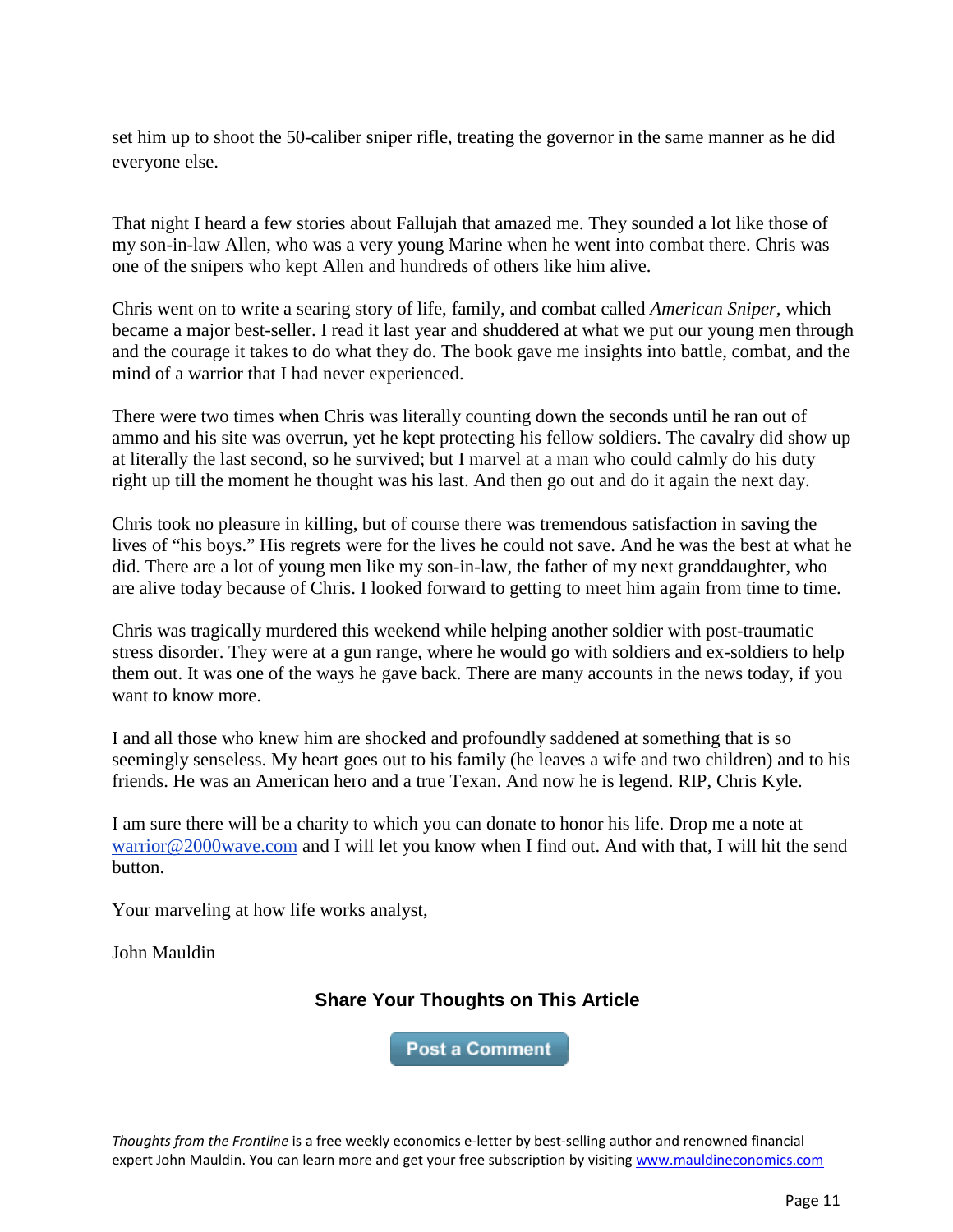#### [Send to a Friend](http://ce.frontlinethoughts.com/CT00017301MTUzNTQ2.html) | [Print Article](http://ce.frontlinethoughts.com/CT00017301MTUzNTQ2.html) | [View as](http://ce.frontlinethoughts.com/CT00017302MTUzNTQ2.html) PDF | [Permissions/Reprints](http://www.frontlinethoughts.com/contact) | [Previous Article](http://ce.frontlinethoughts.com/CT00017305MTUzNTQ2.html)

*Thoughts From the Frontline* is a free weekly economic e-letter by best-selling author and renowned financial expert, John Mauldin. You can learn more and get your free subscription by visitin[g http://www.mauldineconomics.com.](http://www.mauldineconomics.com/)

Please write t[o subscribers@mauldineconomics.com](mailto:subscribers@mauldineconomics.com) to inform us of any reproductions, including when and where copy will be reproduced. You must keep the letter intact, from introduction to disclaimers. If you would like to quote brief portions only, please referenc[e http://www.mauldineconomics.com.](http://www.mauldineconomics.com/)

To subscribe to John Mauldin's e-letter, please click here:<http://www.mauldineconomics.com/subscribe/>

To change your email address, please click here: <http://www.mauldineconomics.com/change-address>

If you would ALSO like changes applied to the Mauldin Circle e-letter, please include your old and new email address along with a note requesting the change for both e-letters and send your request to [compliance@2000wave.com.](mailto:compliance@2000wave.com)

To unsubscribe, please refer to the bottom of the email.

*Thoughts From the Frontline* and JohnMauldin.com is not an offering for any investment. It represents only the opinions of John Mauldin and those that he interviews. Any views expressed are provided for information purposes only and should not be construed in any way as an offer, an endorsement, or inducement to invest and is not in any way a testimony of, or associated with, Mauldin's other firms. John Mauldin is the Chairman of Mauldin Economics, LLC. He also is the President of Millennium Wave Advisors, LLC (MWA) which is an investment advisory firm registered with multiple states, President and registered representative of Millennium Wave Securities, LLC, (MWS) member FINRA, SIPC. MWS is also a Commodity Pool Operator (CPO) and a Commodity Trading Advisor (CTA) registered with the CFTC, as well as an Introducing Broker (IB) and NFA Member. Millennium Wave Investments is a dba of MWA LLC and MWS LLC. This message may contain information that is confidential or privileged and is intended only for the individual or entity named above and does not constitute an offer for or advice about any alternative investment product. Such advice can only be made when accompanied by a prospectus or similar offering document. Past performance is not indicative of future performance. Please make sure to review important disclosures at the end of each article. Mauldin companies may have a marketing relationship with products and services mentioned in this letter for a fee.

Note: Joining the Mauldin Circle is not an offering for any investment. It represents only the opinions of John Mauldin and Millennium Wave Investments. It is intended solely for investors who have registered with Millennium Wave Investments and its partners a[t www.MauldinCircle.com](http://www.mauldincircle.com/) or directly related websites. The Mauldin Circle may send out material that is provided on a confidential basis, and subscribers to the Mauldin Circle are not to send this letter to anyone other than their professional investment counselors. Investors should discuss any investment with their personal investment counsel. John Mauldin is the President of Millennium Wave Advisors, LLC (MWA), which is an investment advisory firm registered with multiple states. John Mauldin is a registered representative of Millennium Wave Securities, LLC, (MWS), an FINRA registered broker-dealer. MWS is also a Commodity Pool Operator (CPO) and a Commodity Trading Advisor (CTA) registered with the CFTC, as well as an Introducing Broker (IB). Millennium Wave Investments is a dba of MWA LLC and MWS LLC. Millennium Wave Investments cooperates in the consulting on and marketing of private and non-private investment offerings with other independent firms such as Altegris Investments; Capital Management Group; Absolute Return Partners, LLP; Fynn Capital; Nicola Wealth Management; and Plexus Asset Management. Investment offerings recommended by Mauldin may pay a portion of their fees to these independent firms, who will share 1/3 of those fees with MWS and thus with Mauldin. Any views expressed herein are provided for information purposes only and should not be construed in any way as an offer, an endorsement, or inducement to invest with any CTA, fund, or program mentioned here or elsewhere. Before seeking any advisor's services or making an investment in a fund, investors must read and examine thoroughly the respective disclosure document or offering memorandum. Since these firms and Mauldin receive fees from the funds they recommend/market, they only recommend/market products with which they have been able to negotiate fee arrangements.

*Thoughts from the Frontline* is a free weekly economics e-letter by best-selling author and renowned financial expert John Mauldin. You can learn more and get your free subscription by visiting [www.mauldineconomics.com](http://www.mauldineconomics.com/subscribe/)